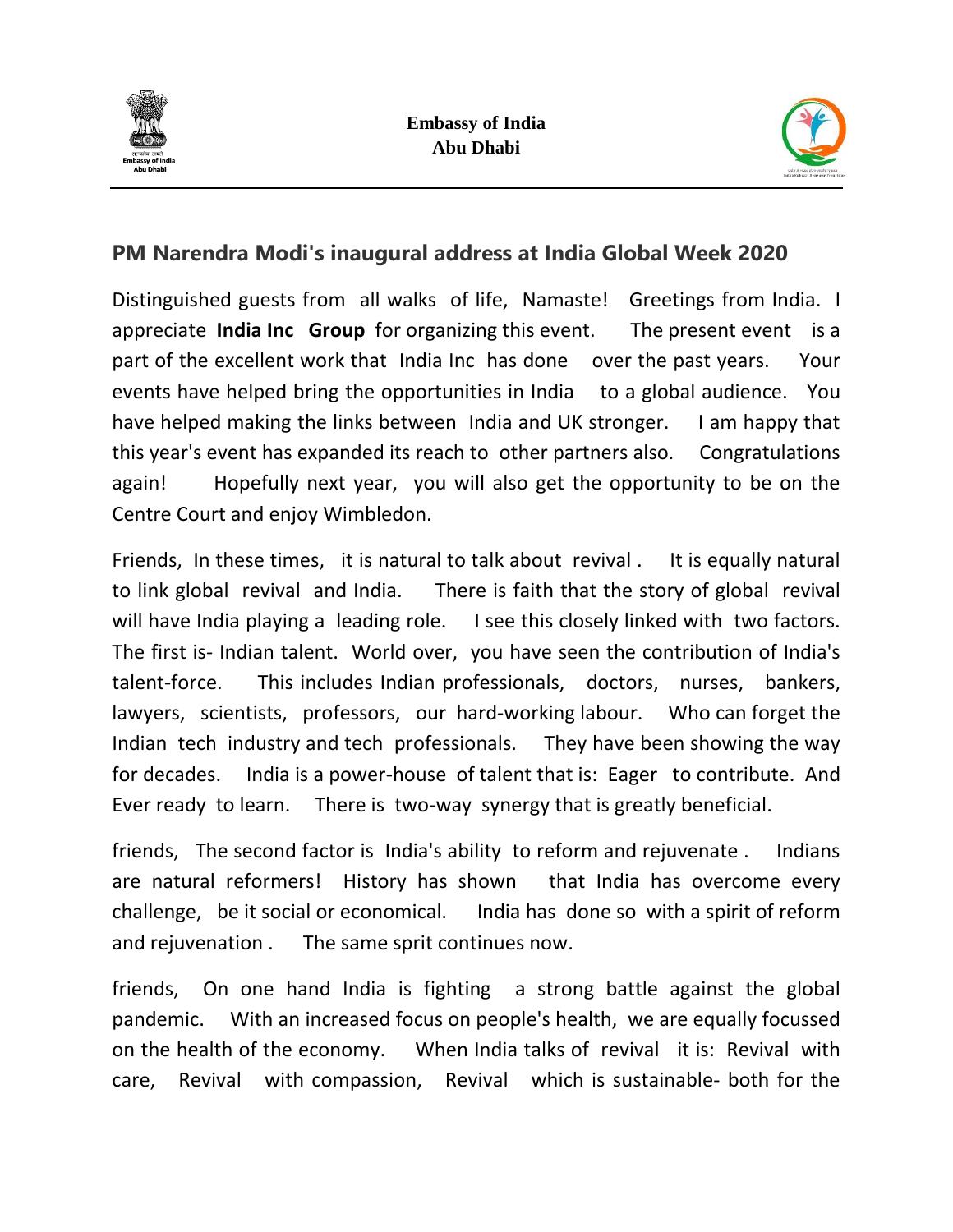environment and the economy. We in India belong to the culture where Mother Nature is worshipped by everyone. It is believed in India that the Earth is our Mother and we are her children.

Friends, During the last six years, India has made great gains in areas such as: Total financial inclusion. Record housing and infra construction. Ease of Doing Business. Bold tax reforms including the GST. Roll out of the world's largest health care initiative - Ayushman Bharat. These gains have set the foundations for the next round of development initiatives.

friends, Indians have the spirit to achieve what is believed to be impossible. No wonder that in India, we are already seeing green-shoots when it comes to economic recovery. In this time of a pandemic, we have provided relief to our citizens and undertaken deep structural reforms. We are making the economy: More Productive, Investment friendly and Competitive.

Our relief package has been smart and targeted to provide the most poor with the most help. Thanks to technology, every penny has reached the beneficiaries directly. The relief includes: providing free cooking gas, cash in the bank accounts, free food grains to millions of people and many other things. As soon as we unlocked, we have launched one of the world's largest public works program to provide employment to millions of workers. This will not only re-energise the rural economy, but also help in creation of durable infrastructure in the rural areas.

friends, India remains one of the most open economies in the world. We are laying a red carpet for all global companies to come and establish their presence in India. Very few countries will offer the kind of opportunites India does today. There are many possibilities and opportunities in various sunrise sectors in India. Our reforms in agriculture provide a very attractive investment opportunity to invest in storage and logistics. We are opening the doors to investors to come and invest directly in the hard-work of our farmers.

friends, We have brought reforms in the MSME sector. A booming MSME sector will also complement big industry. There are investment opportunities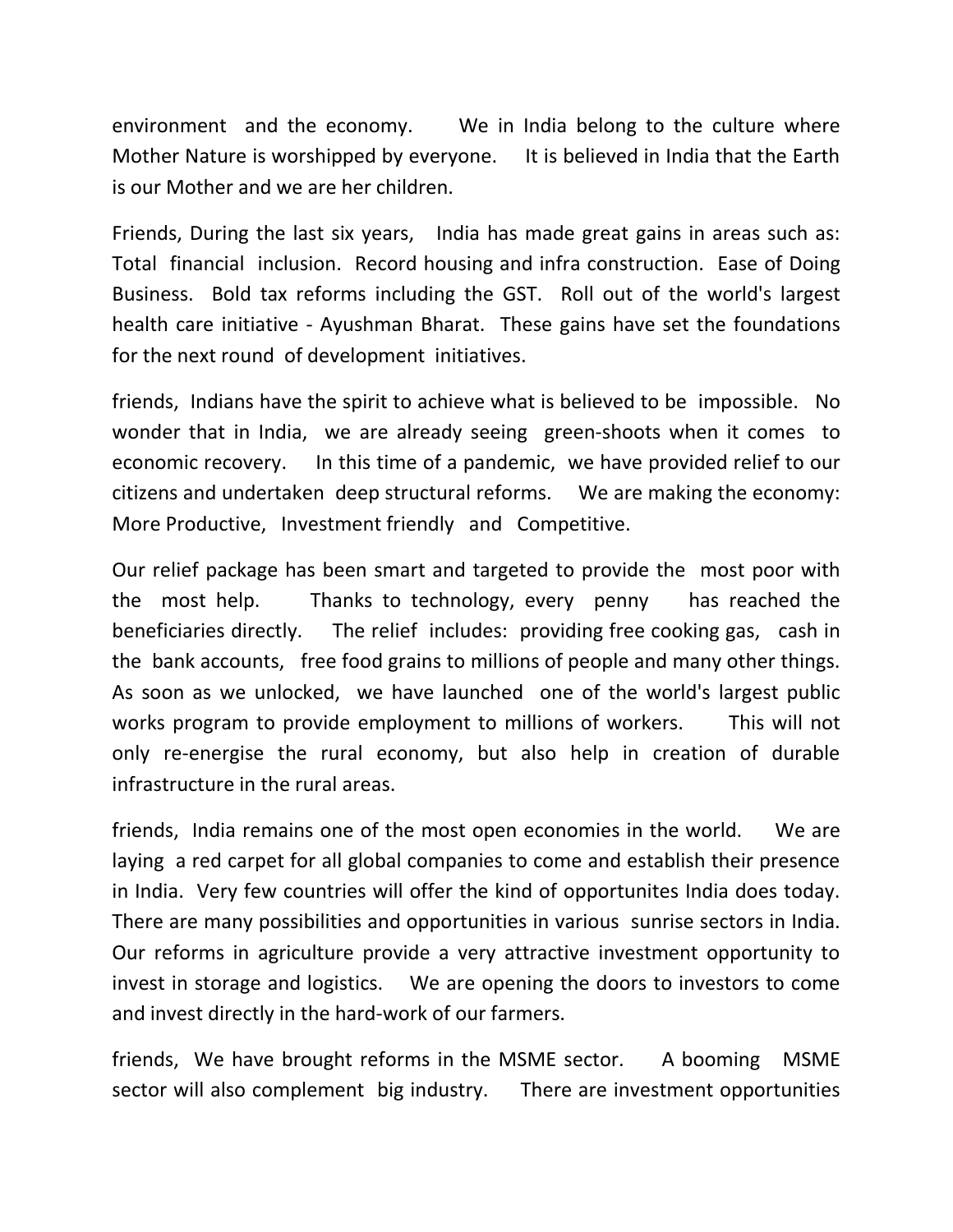in the defence sector. With relaxed FDI norms, one of the world's biggest militaries invites you to come and make products for it! Now, there are more opportunities for private investment in space sector. This will mean greater access to commercial use of space tech for the benefit of people. India's tech and start-up sector is vibrant. There is a market of millions of digitally empowered, aspirational people! Imagine the kind of products you can make for them.

**friends,** The pandemic has once again shown that India's Pharma industry is an asset not just for India but for the entire world. It has played a leading role in reducing the cost of medicines especially for developing countries. Vaccines made in India are responsible for two-thirds of the vaccination needs of the world's children. Today also, our companies are active in the international efforts for development and production of COVID-19 vaccine. I am certain that India will have an important role in developing and in scaling-up production of the vaccine once it is discovered.

friends, 130 crore Indians have given the call for an आत्मनिरभर भारत. A self reliant India. आत्मनिरभर भारत merges domestic production and consumption with global supply chains. आत्मनिरभर भारत is not about being self-contained or being closed to the world. It is about being self-sustaining and self-generating. We will pursue policies that promote efficiency, equity and resilience.

**friends,** I am happy to note that this Forum is also marking the 100th birth anniversary of **Pandit Ravi Shankar. He** took the beauty of Indian classical music to the world. You would also have seen how Namaste has gone global as a form of greeting. The pandemic has also seen the increasing appeal of Yoga, Ayurveda and traditional medicines world over. India's ancient culture, India's universal, peaceful ethos, is our strength.

friends, India is ready to do whatever it can to further global good and prosperity. This is an India that is reforming, performing and transforming. This is an India that offers new economic opportunities. This is an India that is adopting a human-centric and inclusive approach to development.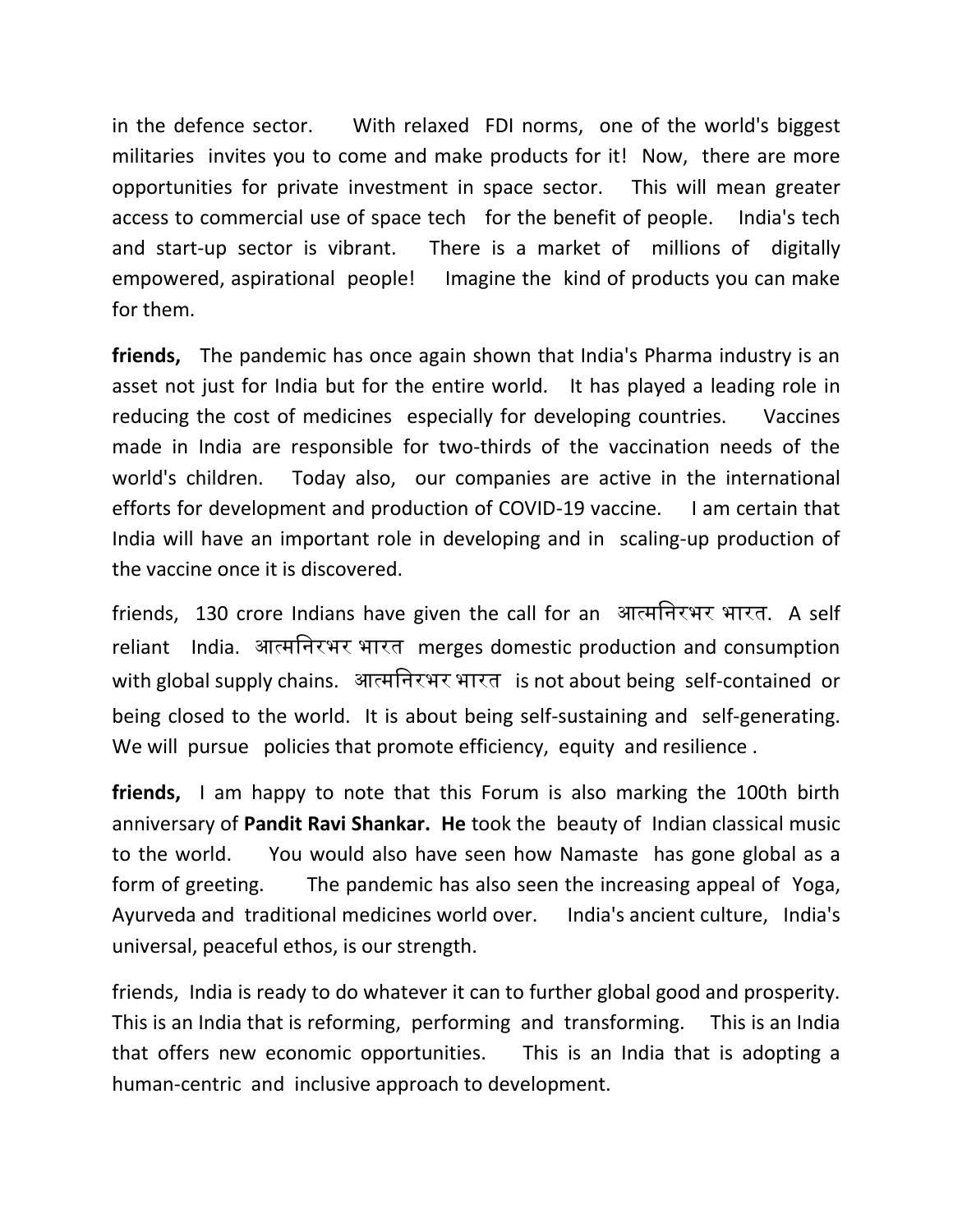India awaits you all!

Namaste! Thank you very much.

\*\*\*\*\*

**رئيس الوزراء يخاطب الجلسة االفتتاحية لألسبوع العالمي للهند**

الضيوف الكرام من جميع مناطق الحياة، ناماستي! تحية من الهند. أنا أقدر مجموعة الهند المحدودة لتنظيم هذا الحدث. هذا الحدث هو جزء من العمل الممتاز الذي قامت به شركة الهند على مدى السنوات الماضية. لقد ساعدت أحداثك في جلب الفرص في الهند للجمهورالعالمي. لقد ساعدت في جعل الروابط بين الهند والمملكة المتحدة أقوى. يسعدني أن حدث هذا العام قد وسع نطاقه ليشمل شركاء آخرين أيضًا. مبروك مرة أخرى! نأمل في العام المقبل، ستحصل أيضًا على فرصة للتواجد في Center Court والاستمتاع ببطولة ويمبلدون.

أصدقائي، في هذه الأوقات، من الطبيعي التحدث عن الإحياء. من الطبيعي أيضًا الربط بين النهضة العالمية والهند. هناك إيمان بأن قصة النهضة العالمية ستجعل الهند تلعب دورًا رائدًا. أرى أن هذا يرتبط ارتباطًا وثيقًا بعاملين الأول هو - المواهب الـهندية في جميع أنحاء العالم، لقد رأيت مساهمة قوة المواهب في الهند. وهذا يشمل المهنيين واألطباء والممرضات والمصرفيين والمحامين والعلماء واألساتذة الهنود، وعمالتنا الجادة. من يستطيع أن ينسي صناعة التكنولوجيا الهندية والمهنيين التقنيين. لقد أظهروا الطريق لعقود. الهند هي قوة المواهب وهي: حريصة على المساهمة. وعلى استعداد للتعلم. هناك تآزر ثنائي االتجاه مفيد إلى حد كبير.

أصدقائي ، العامل الثاني هو قدرة الهند على اإلصالح والتجديد. الهنود مصلحون طبيعيون! لقد أثبت التاريخ أن الهند قد تغلبت على كل التحديات، سواء كانت اجتماعية أو اقتصادية. لقد فعلت الهند ذلك بروح اإلصالح والتجديد. ونفس الروح تستمر اآلن.

أصدقائي، من جهة تخوض الهند معركة قوية ضد الوباء العالمي. مع زيادة التركيز على صحة الناس، فإننا نركز بنفس القدر على صحة االقتصاد. عندما تتحدث الهند عن اإلحياء فهي: إحياء بعناية، إحياء بتعاطف، إحياء مستدام - لكل من البيئة واالقتصاد. نحن في الهند ننتمي إلى الثقافة حيث يعبد الجميع الطبيعة الأم. يعتقد في الهند أن الأرض هي أمنا ونحن أطفالها.

أصدقائي، خالل السنوات الست الماضية، حققت الهند مكاسب كبيرة في مجاالت مثل: الشمول المالي الإجمالي. سجل الإسكان والبنية التحدية، سهولة ممارسة الأعمال، إصلاحات ضريبية جريئة بما في ذلك ضريبة السلع والخدمات. طرح أكبر مبادرة رعاية صحية في العالم - أيوشمان بهارات. وقد أرست هذه المكاسب الأسس للجولة التالية من مبادر ات التنمية.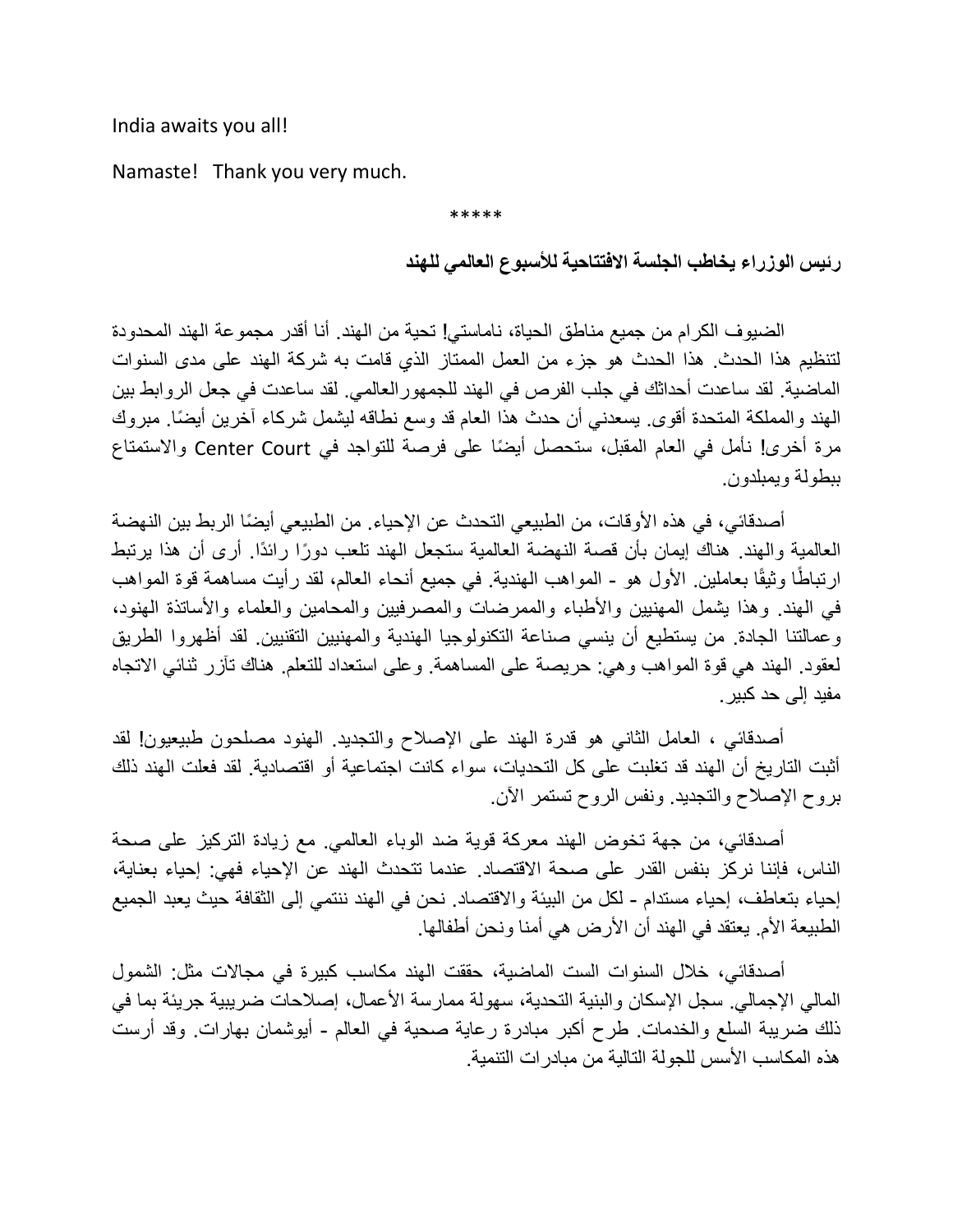أصدقائي، يمتلك الهنود الروح لتحقيق ما يعتقد أنه مستحيل. لاعجب في أننا نشهد بالفعل في الهند براعم خضراء عندما يتعلق الأمر بالانتعاش الاقتصادي. في هذا الوقت الوبائي، قدمنا الإغاثة لمواطنينا وقمنا بإصالحات هيكلية عميقة. نحن نجعل االقتصاد أكثر إنتاجية، صديقة لالستثمار وتنافسية.

لقد كانت حزمة اإلغاثة الخاصة بنا ذكية وموجهة لتزويد الفقراء بأكبر قدر من المساعدة. بفضل التكنولوجيا، وصل كل قرش للمستفيدين مباشرة. تشمل اإلغاثة ما يلي: توفير غازالطبخ المجاني، والنقد في الحسابات المصرفية، وحبوب الطعام المجانية لملايين الأشخاص وأشياء أخرى كثيرة. بمجرد أن فتحنا البرنامج، أطلقنا أحد أكبر برامج الأشغال العامة في العالم لتوفيرفرص العمل لملايين العمال. لن يعمل ذلك على إعادة تنشيط الاقتصاد الريفي فحسب، بل سيساعد أيضًا في إنشاء بنية تحتية متينة في المناطق الريفية.

أصدقائي، تظل الهند واحدة من أكثر الاقتصادات انفتاحًا في العالم. نحن نضع سجادة حمراء لجميع الشركات العالمية القادمة وتثبت وجودها في الهند. عدد قليل جدا من البلدان سيقدم نوع الفرص التي تقدمها الهند اليوم. هناك العديد من االحتماالت والفرص في مختلف قطاعات شروق الشمس في الهند. توفر إصالحاتنا في الزراعة فرصة استثمارية جذابة للغاية لالستثمار في التخزين والخدمات اللوجستية. نحن نفتح الأبواب أمام المستثمرين للقدوم والاستثمار مباشرة في العمل الشاق الذي يقوم به مزار عونا.

أصدقائي، لقد أدخلنا إصالحات في قطاع المشروعات الصغيرة والمتوسطة.وسيكمل قطاع المشروعات الصغيرة والمتوسطة المزدهر أيضًا الصناعة الكبيرة. هناك فرص استثمارية في قطاع الدفاع، مع معايير الاستثمار الأجنبي المباشر المريحة، يدعوك أحد أكبر الجيوش في العالم للمجيء وتصنيع منتجات له. الآن، أن هناك المزيد من الفرص لالستثمار الخاص في قطاع الفضاء. وهذا يعني زيادة الوصول إلى االستخدام التجاري لتكنولوجيا الفضاء لصالح الناس. و قطاع التكنولوجيا و الشركات الجديدة الهندية نابضة بالحياة. هناك سوق للماليين من الناس الطموحين رقميا! تخيل نوع المنتجات التي يمكنك صنعها لهم.

أصدقائي، لقد أظهر الوباء مرة أخرى أن صناعة الأدوية في الهند تعد مصدر قوة ليس فقط للهند ولكن للعالم بأسره. وقد لعبت الهند دوراً رائداً في تخفيض تكلفة الأدوية خاصة بالنسبة للبلدان النامية. اللقاحات المصنوعة في الهند مسؤولة عن ثلثي احتياجات التلقيح لأطفال العالم. اليوم، تنشط شركاتنا في الجهود الدولية لتطوير وإنتاج لقاح كوفيد.19- أونا متأكد من أن الهند سيكون لها دور مهم في تطوير وزيادة إنتاج اللقاح بمجرد اكتشافه.

أصدقائي، 130 كرورهندي أعطوا الدعوة لإلكتفاء الذاتي. الهند المعتمدة على الذات يدمج اإلنتاج واالستهالك المحليين مع سالسل التوريد العالمية. ال يعني االكتفاء الذاتي أو االنغالق على العالم، بل إنها تتعلق بأن تكون مكتفية ذاتيا ومولدة ذاتيا. سنتبع السياسات التي تعززالكفاءة واإلنصاف والمرونة.

أصدقائي، يسعدني أن ألاحظ أن هذا المنتدى يصادف أيضًا الذكرى المئوية لميلاد بانديت رافي شانكار. و الذي أخذ جمال الموسيقى الكالسيكية الهندية إلى العالم. كنت قد رأيت أيضا كيف أصبحت ناماستي عالمية كشكل من أشكال التحية. كما شهد الوباء جاذبية متزايدة لليوجا واأليورفيدا واألدوية التقليدية في جميع أنحاء العالم. إن ثقافة الهند القديمة، روح الهند العالمية والسلمية، وهي قوتنا.